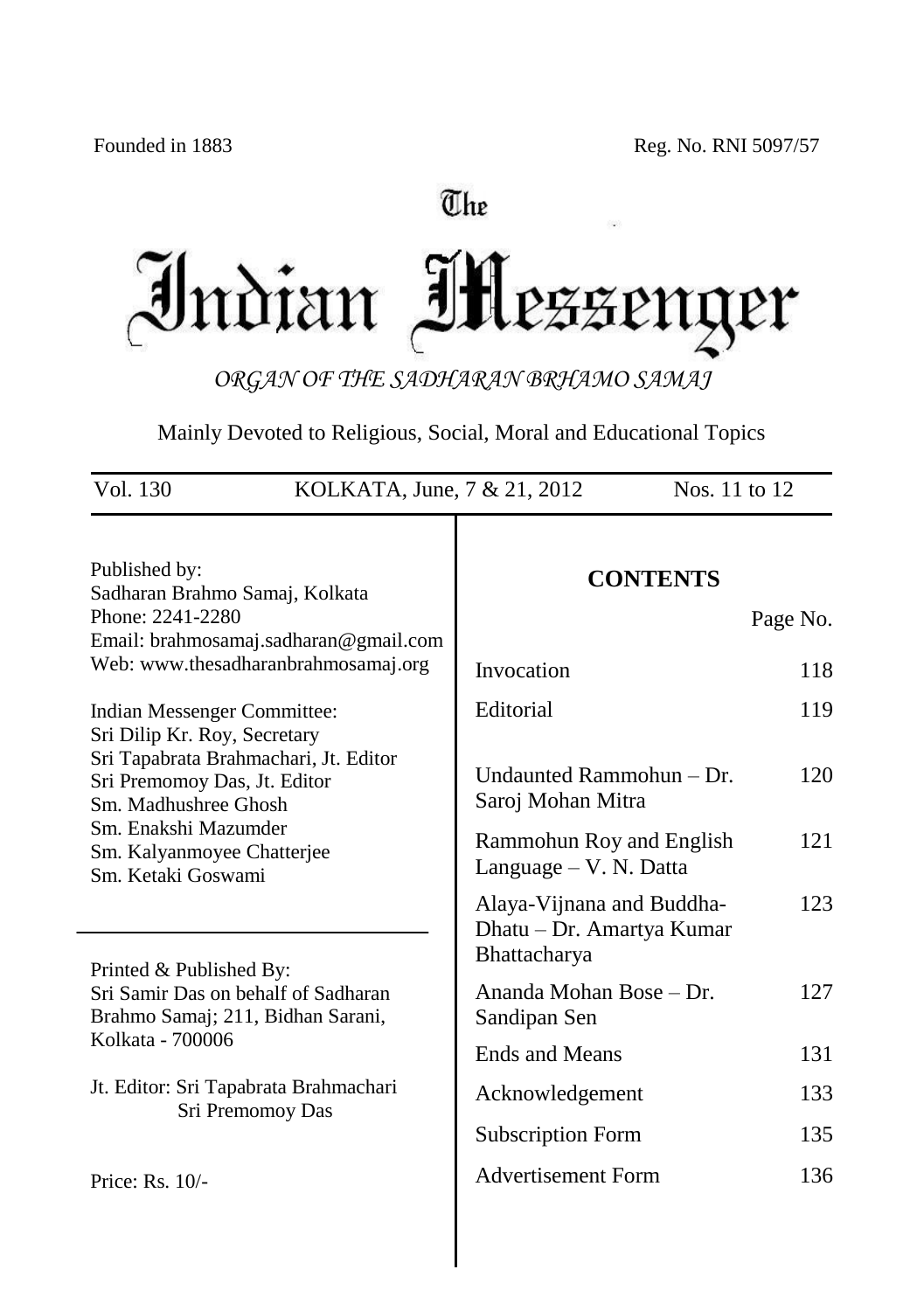# **INVOCATION**

We are fighting for a righteous cause – our right to live with honour and in peace – are not for the sake of self-glory or to rule over others.

*- Guru Hargobind Singh*

\* \* \* \* \*

O Ye who profess to the God"s followers establish your hearts in faith, lest in the day of trial ye be found wanting.

For temptations abound the path of life, and storms and perils there are many, and whoso encountereth them without faith shall surely fall.

Neither your boasted wisdom nor goodness nor piety shall stand in the day of trial; these shall crumble even at the first shock.

For faith is the foundation where upon these must stand, and if faith be wanting, shall not the house fall?

Therefore, build your life on the rock of True Faith, and though roaring surges beat against it, it shall not give away.

#### *- Keshab Chunder Sen*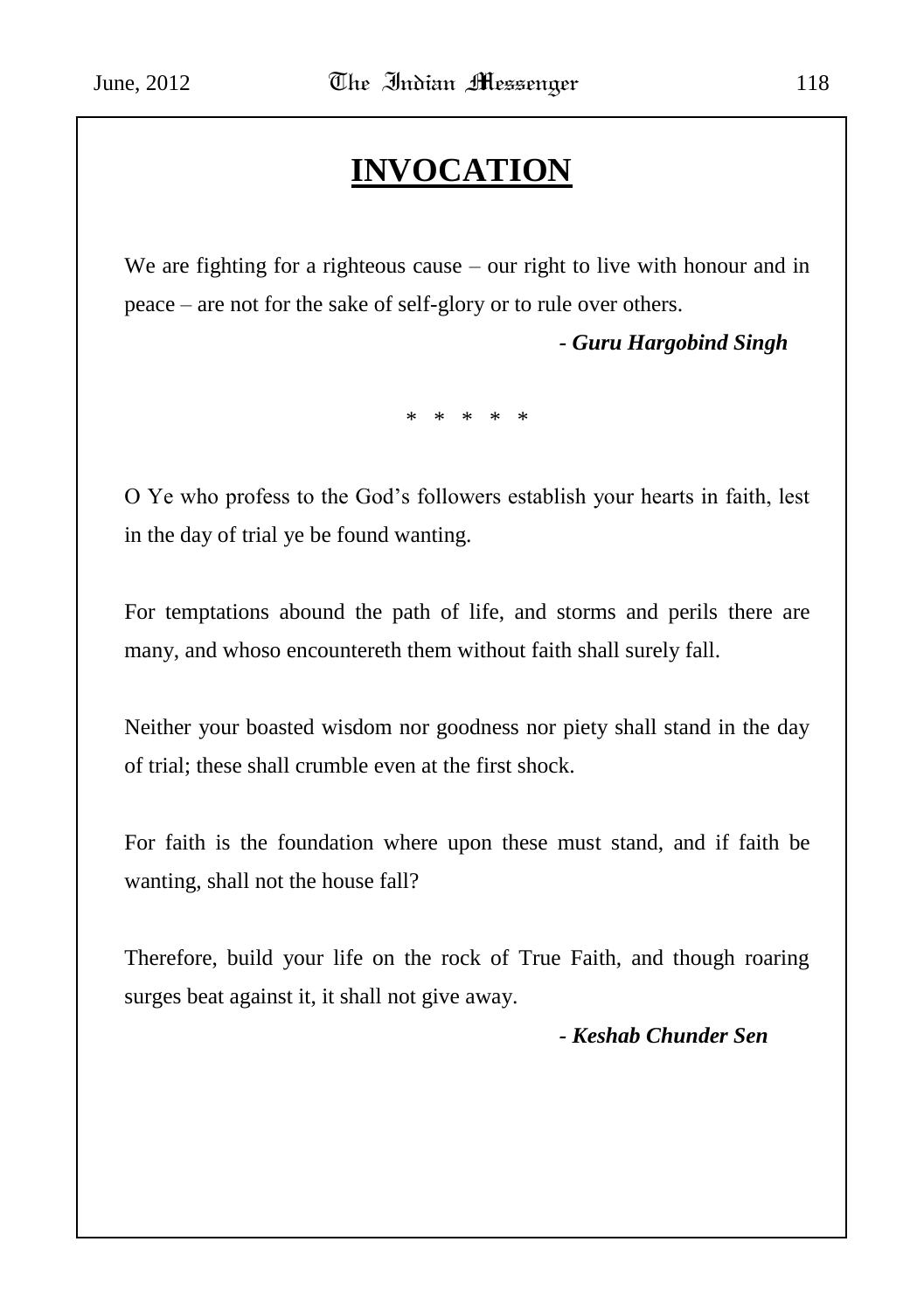## **Editorial**

The rowdyism which desecrated the temples of learning is a very disquieting manifestation of the moral cancer. The outrage has been condemned by the press. But it will be apparent to all thoughtful readers and careful observers that the condemnation is hopelessly diluted and sugarcoated to be an effective remedy.

Mercy should temper justice, but if there is an overdose, justice is ignored. Whenever and wherever misguided people, students, workers, take the law into their own hands, adopt violent methods the press begins its comments with a lukewarm condemnation but ends with an adverse criticism of those who uphold and enforce discipline. The faults of the authorities are enumerated in detail, but the conduct of the wrong-doers is passed over with a few pious wishes and innocuous platitudes.

This is why moral lapses recur. Had the condemnation been vigorous and carried the moral force of sincere conviction, the result would have been different, and the malady brought under control. The moral level of students depends upon three props-a healthy influence at home, strict discipline at educational institutions and the approval and disapproval of society. At present, the parents plead inability to control their children, the schools and colleges are afraid to enforce obedience of rules and regulations, and society look on with indifference.

We are glad to learn that the authorities have, this time, decided to show no further indulgence to indiscipline. We are quite sure they will mete out even handed justice to victims of violence.

In the past Bengal attained progress in education and culture because the religious leaders and social reformers had roused moral consciousness which moulded character and rightly directed action. The decline in moral values can be checked and conduct rehabilitated only by our courage of conviction to say "Yes" or "No" as the occasion demands. Compromise with wrongdoing and pleading for wrongdoers only corrode and will corrupt more and more the social fabric.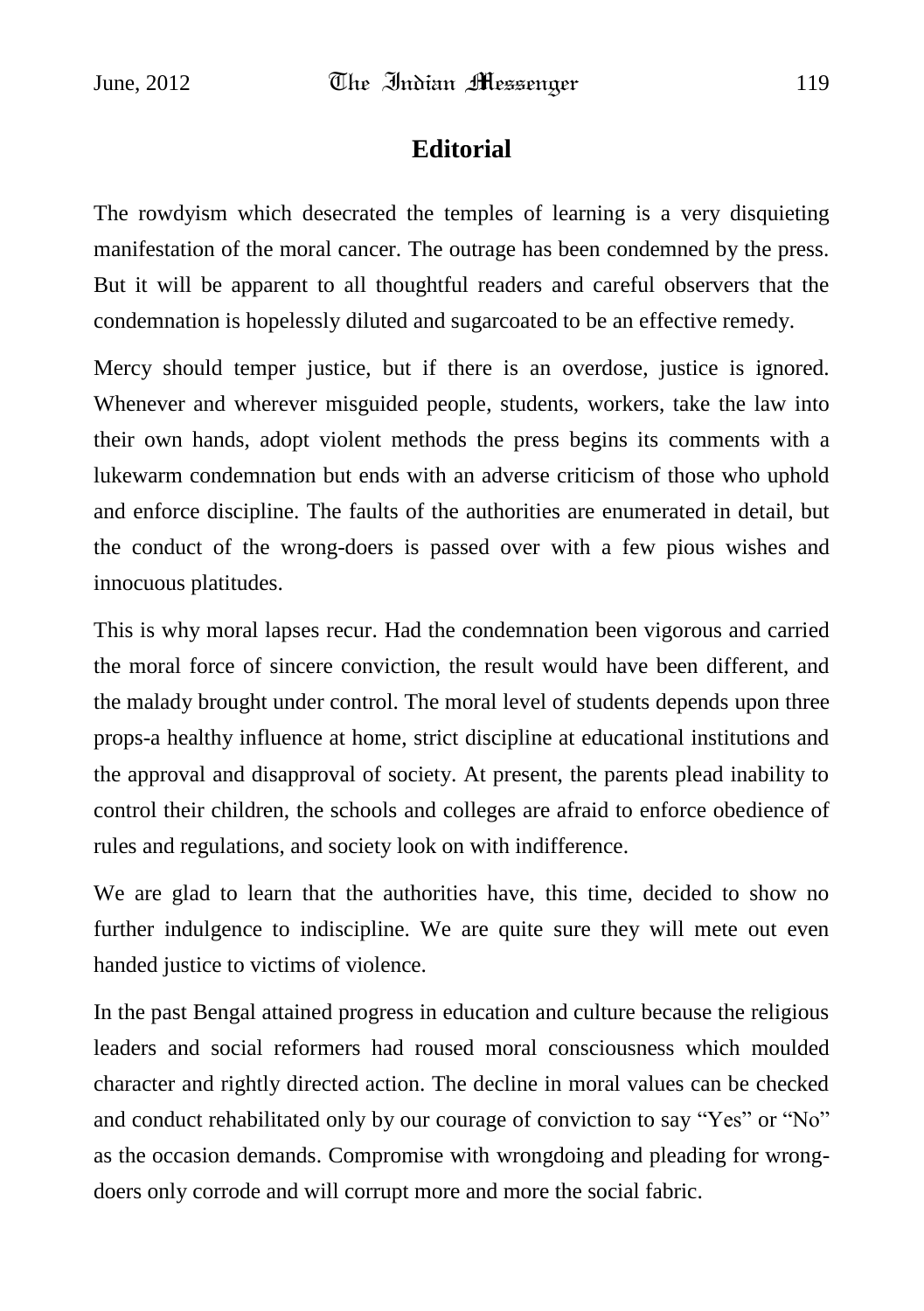#### **Undaunted Rammohun**

Dr. Saroj Mohan Mitra

Rammohun developed a close relationship with the Unitarians and they took a keen interest in his activities. They were very happy to have him among them in England and Rammohun became very close with Dr. Carpenter who took him along to the Unitarian Association and the Unitarian Church. In spite of his illness Rammohun gave speeches in their meetings in chaste English which greatly impressed them. The news papers published the appreciation and praise that was expressed for Rammohun by the distinguished people of England.

A very tired and sick Rammohun addressed a gathering of Unitarians thanking them for accepting him as a brother in faith and said "I do not know what I have achieved but whatever I could is insignificant. I faced many difficulties. Firstly, the Hindu Brahmins were very strongly against me, moreover many Christians were more opposed to me than the Hindus and Brahmins. I am grateful for the honour that the Christian have bestowed on me, but they were greatly against the Unitarians. The Christians have great faith in miracles and the supernatural. Because of all this antagonism and opposition I could achieve little. I am ashamed at not being able to do any thing in this World, but I believe that in spite of all the resistance your principle will be accepted and established. The war is between power, wealth and pride on the one hand against logic, scripture and commonsense. I am sure that the battle, whether short or prolonged, you will surely succeed.

Rammohun gained many intimate friends among the Unitarians in London. He was also close to the families of Estten, Carpenter and Fox. Although Rammohun attended the annual meeting of the Unitarian Church of London but he did not join them.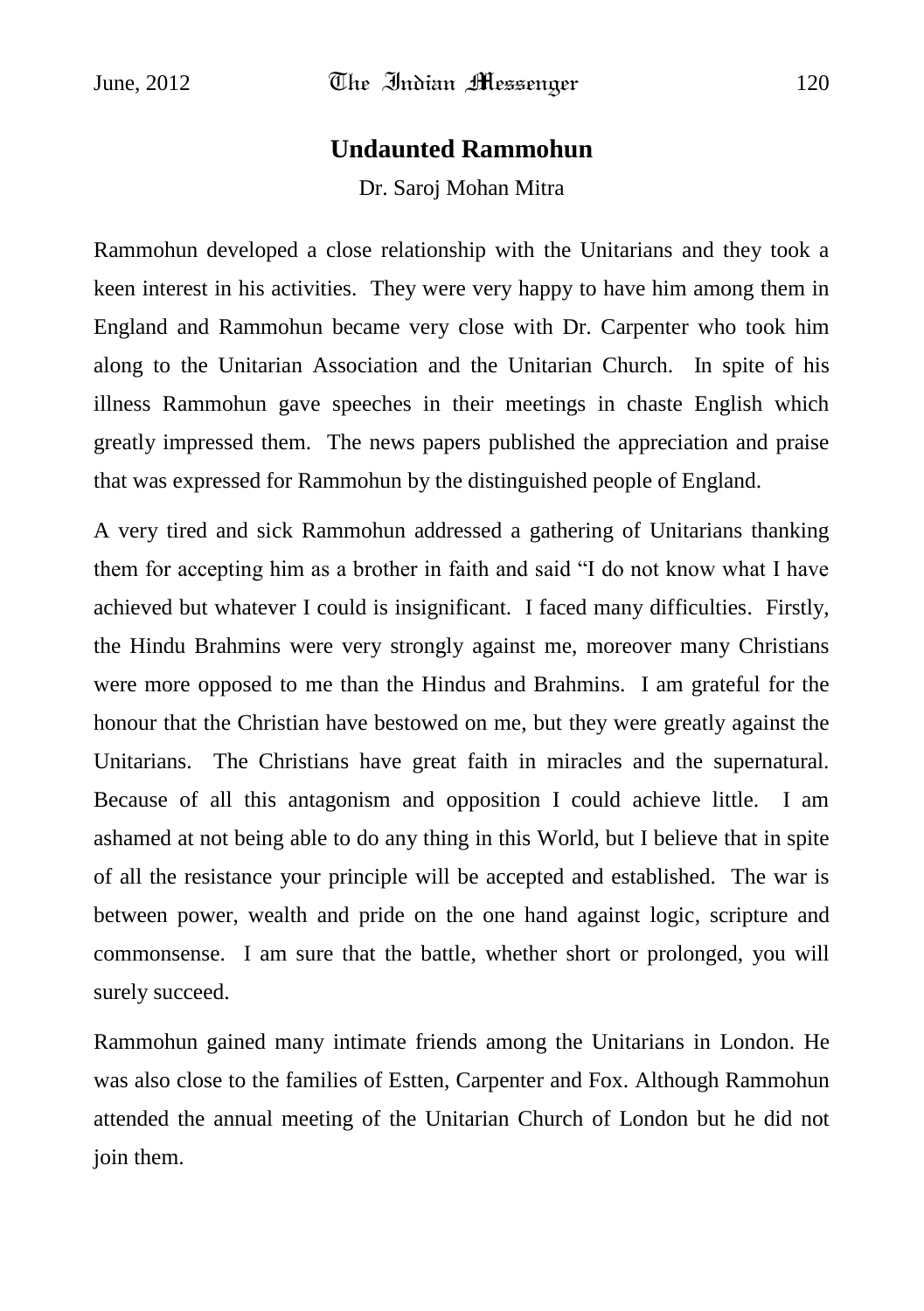# **RAM MOHUN ROY AND ENGLISH LANGUAGE**

#### V. N. Datta

It was largely due to the efforts of Ram Mohun Roy that the Hindu College was founded in 1816 for the instructions of Indian youths in the English language and in the most useful branches of European sciences. When the government proposed to establish a Sanskrit College under Hindu pundits, Ram Mohun Roy protested to lord Amherst that such a measure would defeat the purpose which the Government had adopted. His letter of protest on English education, a bold and courageous act, shows the direction in which the mind of the greatest Indian of his time had been moving. Ram Mohun Roy"s mind had been trained both in Patna and Banaras according to the native system of education and he had especially a lightning flash of penetration into the cultural heritage of India. He was both a Sanskrit and Persian scholar. He kept in close touch with the vital and substantial world of European literatures and he had gained sufficient experience and intellectual capacity to form a correct opinion of their relative values.

Ram Mohun Roy found no utility in the Sanskrit system of education which he denounced as rusty and urged the Government to set up a few European professors in a college which might do good to India. In a letter to Henry Ware, he suggested that well qualified gentlemen to teach English literature and science should be employed, "to cultivate the understandings of the present ignorant generation". He compared Sanskrit schools with those which existed in Europe before the time of Lord Bacon. The English language had opened to him a new world of learning and knowledge of progress and technical advancement, of rationalism and Christian ethics of morality. His approach to the language problem was not sentimental; it was rational, utility was the key on which everything turned. How India could advance was the keynote of his argument.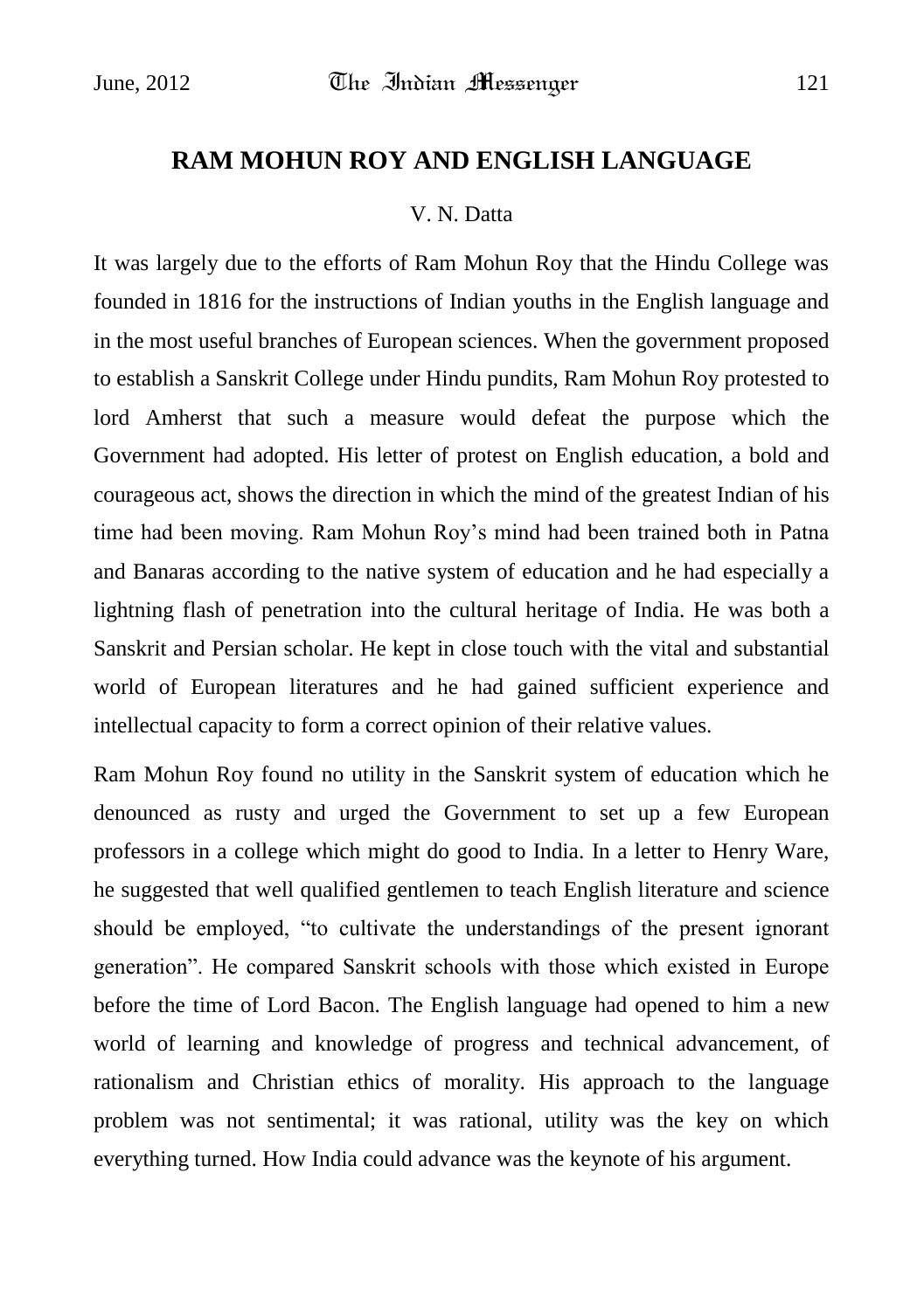That Rammohun Roy valued Western learning most shows no lack of patriotism. He had a great claim to be regarded as the foremost patriot of his age. He rose to a wider point of view and gave a lucid analysis of the situation and, as events were to show, an accurate forecast of the future. He showed vision in an unseeing age. With great tenacity of purpose, he unlocked the doors of Western learning. Even conservatives like Radhakant Deb, who looked on the rite of Suttee with respect, were great admirers of the diffusion of Western learning through English and supported Ram Mohun Roy. On Western learning Ram Mohun had behind him the solid support of even the most orthodox Hindus.

Ram Mohun Roy laid the foundation of the National Movement which others built and which was, to a large extent, a by-product of Western learning and English language. If he had shown contemptuous indifference to the English language, or had followed the beaten track of confining himself to the traditional system of education, the British initiative would have hardly met with any encouraging response from anywhere in India. English language was a foreign inspiration to which Indian genius responded. And that genius was Ram Mohun Roy.

- The Statesman, Sept. 23, 1957

*Religious leaders have made an idea of miracles for attributing origin of a particular religion to themselves and increasing the belief of common people in them. – Raja Rammohan Roy*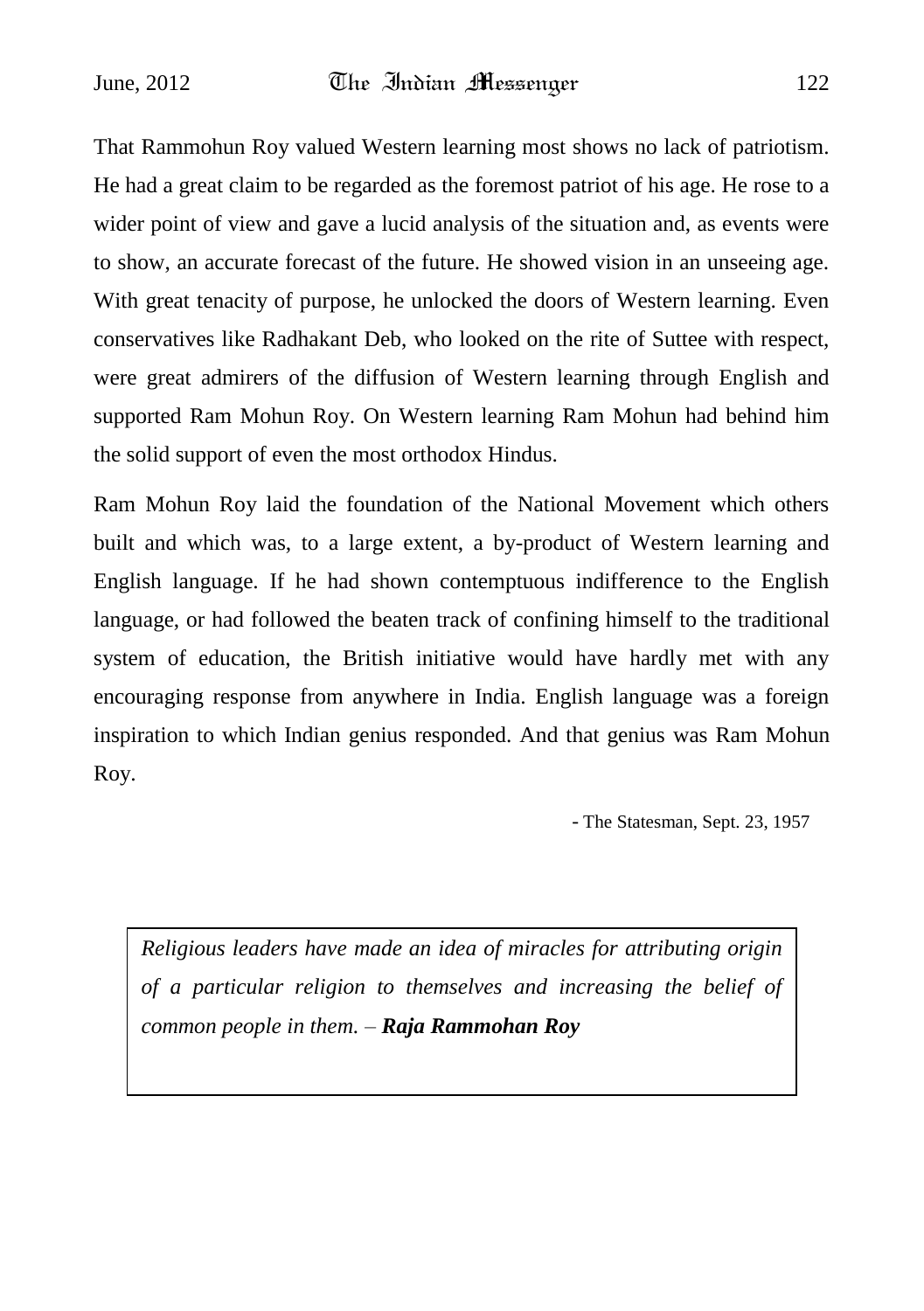#### **ALAYA-VIJNANA AND BUDDHA-DHATU**

Dr. Amartya Kumar Bhattacharya

BCE(Hons.), MTech, PhD, CEng(I), FIE, FIWRS, FISH, FACCE(I), FIPHE, FIAH, FAE

[Continued From Last Issue…]

The Alaya-Vijnana, as conceived in Mahayana Buddhism, is a permanent entity. The Alaya-Vijnana contains all impressions of past actions and all future potentialities. It is the basis of a man's personality. It is also called the Mula-Vijnana, the base-consciousness from which awareness and perception spring. It is also the Tathagatagarbha (Buddha-Matrix, Ru-lai-zang – in Chinese, Nyoraizo – in Japanese), the basis on which a man can become a Buddha. So, latent in every man is a Buddha-like faculty called Buddha-Dhatu (Buddha-Nature, 佛性, Fo-hsing or Fo-xing – in Chinese). The difference between an Enlightened and a deluded man is that the former man has manifested his Buddha-Dhatu while the latter has not. Thus, broadly speaking, the issue of Buddha-Dhatu is concerned with ascertaining what allows a man to become a Buddha. The Mahayana Mahaparinirvana Sutra states that Buddha-Dhatu is everlasting, pure and blissful and is 'the Self of living beings'.In the same Sutra, it is said "That opinion of theirs is a mistaken opinion, one that is transmitted onwards from person to person, but it is neither beneficial nor conducive to happiness.... Worldly beings do not comprehend the reality of the Self (Atma-Tattva, which is nothing other than Buddha-Dhatu); they fall under the sway of unwholesome friends, and do not understand the (Tathagata"s) utterances with implicit meaning, they meditatively cultivate the notion that they lack the Self, even though there is the Self". The Japanese monk Nichiren (1222–1282) maintained that "all living beings possess Buddha-nature". Right meditation leads to spiritual Enlightenment, which is nothing but the full manifestation of the Buddha-Dhatu (or Tathagata-Dhatu) in man. Thus, any man can develop himself through appropriate practice, that is meditation, and become a Buddha. Anyway, for an average man, the summation of all physical and mental processes, processes in constant flux, is perceived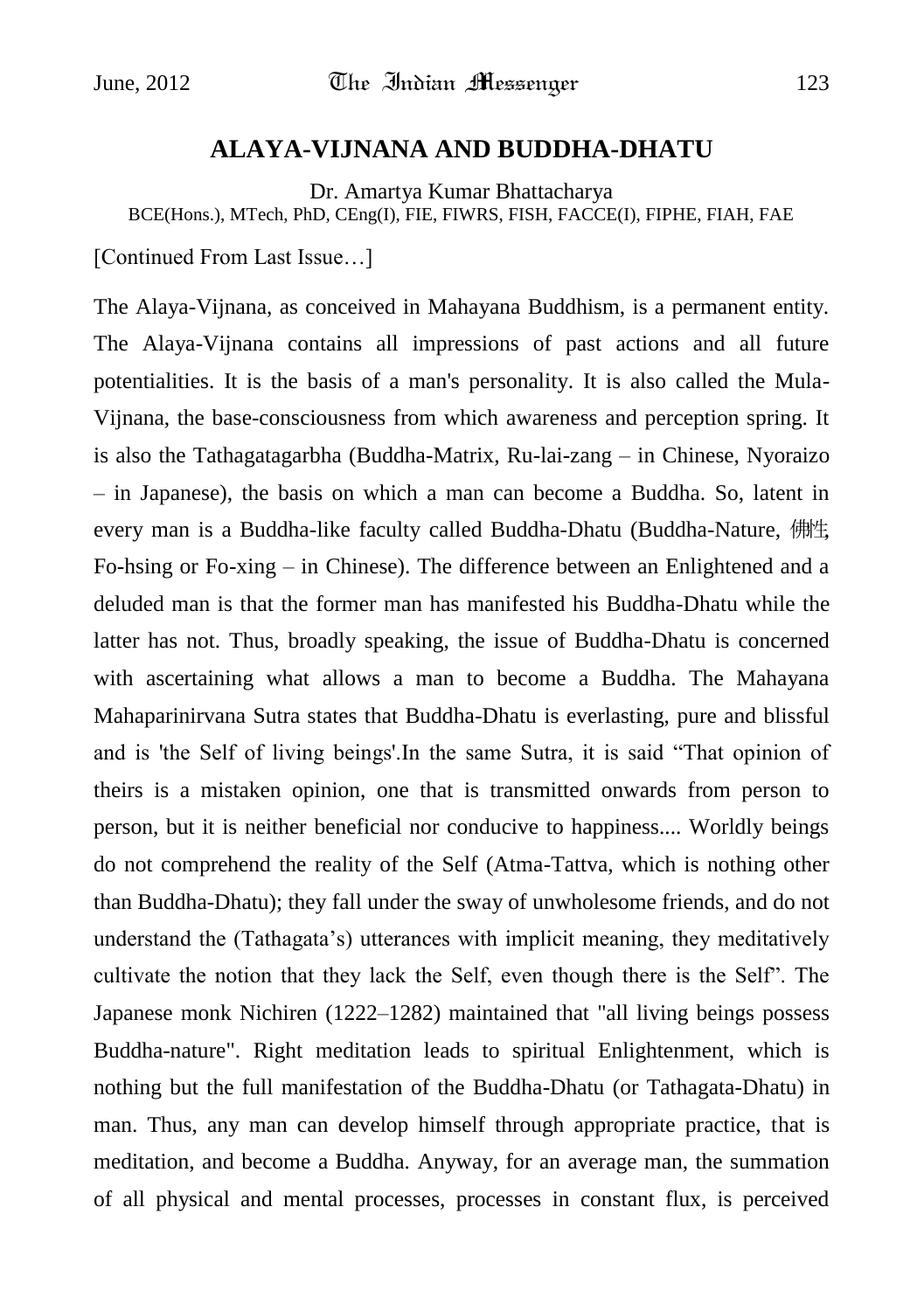empirically as "I". The empirical "I" is ephemeral and impermanent, and is Samvriti-Satya (conventional truth). The concept of Satyadvaya or two categories of truth, Samvriti-Satya (Sammuti-Sacca – in Pali) and Paramartha-Satya (Paramattha-Sacca – in Pali), is an essential element of Buddhism. The word "Samvrita" literally means "covered". The Mahayana Sutralankara, written by Acharya Asanga, says that a Pudgala (person) exists in Pragyapti (designation) (this is Samvriti-Satya) but not in Dravya (substance). Acharya Asanga's lead is followed throughout this article where the Samvriti-Satya of the empirical man is considered in the context of Anatmata or Nairatmya. Once, Hui-hai Tai-chu came to the Zen (a school of Mahayana Buddhism developed in China and widespread in East Asia) master Ma-tsu Tao-i, the first of possibly the four greatest Chinese Zen masters. Ma-tsu asked him: "Why are you here searching when you already possess the treasure you are looking for?". "What treasure?", his interlocutor asked. Ma-tsu replied: "The one who is questioning me right now.". Ma-tsu had an unswerving ability to bring the empirical "I" into focus at just the right moment. On another occasion, when asked, "What is the meaning of Bodhidharma's coming from India?", Ma-tsu replied with a classic answer: "What is the meaning of your asking this at precisely this moment?"

Conscious of something, one reacts mentally. The mental reactions are of two types : craving and aversion. Craving (Trishna, Tanha – in Pali, Raga – in Sanskrit and Pali) and aversion (Dvesha, Dosa – in Pali) both lead to suffering; it is self-evident that aversion results in suffering and craving results in suffering because if the object of craving remains out of reach, there is suffering. Thus, ultimately, whatever is impermanent is Duhkha or suffering. Trishna Nirodha, Upadana (clinging) Nirodha. The renowned sage Buddhaghosa, the writer of the Visuddhimagga (Vishuddhi Marga, The Path of Purification), has dwelt elaborately on suffering. Taking the lead from Acharya Nagarjuna, the author posits that Duhkha is transient; it arises dependent on something else and also decays into extinction. Duhkha is not self-determining; its existence and character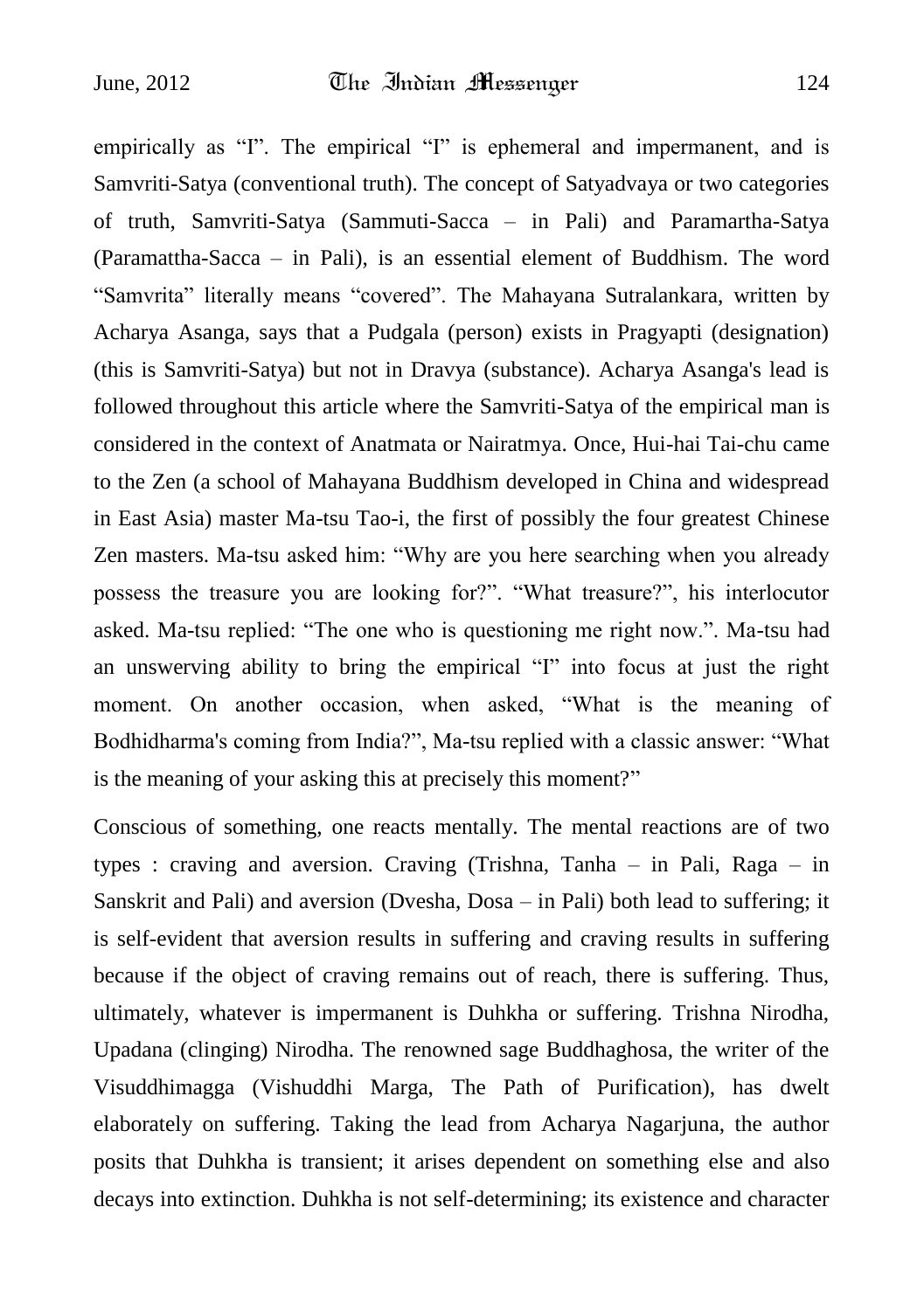are attributable to factors that condition its origin and subsequent transformation. Coming into existence and dying out of existence, Duhkha lacks any trace of permanence.Thus, it may be said that Duhkha lacks a Swabhava or Swalakshana and is characterised by Nihswabhava (absence of Self-Nature). Thus Duhkha is empty (Shunya). The author is therefore, led to formulate the proposition: Duhkhameva Shunyam. Because Duhkha is ephemeral, the author can expand the Sanskrit sentence to this: Duhkhameva Anityam evam Shunyam The perception of the emptiness of Duhkha allows one to let go of Duhkha and thus be released of the hold that Duhkha has on him. This is, of course, intended as a Mahayana Buddhist theoretical complement to Vipashyana meditation and is in no way a substitute for Vipashyana meditation. The notion of Buddha-Dhatu is a very productive concept. Any man is bound to indulge in more Enlightened behaviour and his meditation is bound to become better if he remembers that he has Buddha-Dhatu in him.

The capacity to tread the path to Nirvana is already in man, he just has to use it. It is a process of uncovering one's Buddha-Dhatu. The more defilement a man has in his mind, the more unenlightened he is. Erasing the defilements, leads to Bodhi (Enlightenment, P'u-ti – in Chinese, Bodai – in Japanese) and Nirvana. (In the Dharmachakrapravartana Sutra, Lord Buddha said that Nirvana is not subject to grief, defilement (Klesha, Kilesa – in Pali, Bonno - in Japanese), disease (Vyadhi), decay (Jara), and death (Mrityu, Marana). In other words, Nirvana is beyond cause and effect, that is, it transcends conditioned phenomena. Lord Buddha also said "Nirvanam Paramam Sukham". Nirvana is Apratityasamutpanna and Asamskrita (unconditioned, Apatichcha-samuppanna and Asankhata – in Pali, Wu-yin – in Chinese) and, according to Vasubandhu of the Yogachara (the practice of Yoga) school of Mahayana Buddhism, is the Parinishpanna Swabhava. It is interesting to note that in the Lankavatara Sutra, a Mahayana Sutra associated with the Yogachara school, Nirvana is described as the seeing of everything as it is. Nirvana is a positive Absolute and is Nitya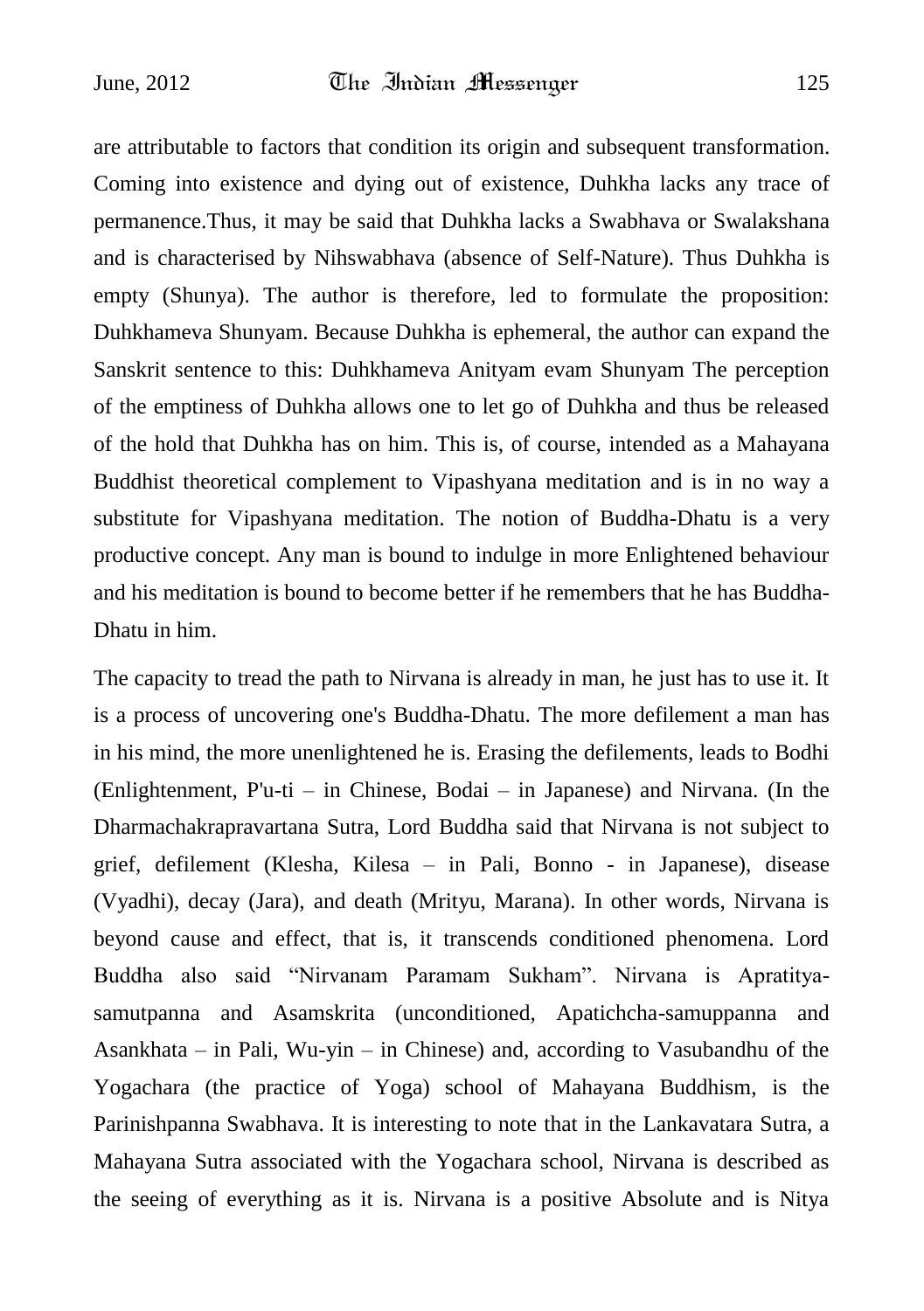(without beginning and end, Nicca – in Pali). Nirvana means a state of Mukti (Mutti – in Pali) which means freedom or Vimukti (Vimutti – in Pali) which means absolute freedom. Nirvana also denotes Satya (Sacca – in Pali) which means Truth and Shanti (Santi – in Pali) which means Peace. A synonym for Nirvana is Moksha (liberation, Mokkha – in Pali). Nirvana is a state of absolute perfection. Shariputra, the famous historical disciple of Lord Buddha, described Nirvana as the extinction of desire, hatred and illusion. In mystical language, Nirvana is the experience of standing face-to-face with Reality (Shi – in Chinese). Nirvana is equated with Bodhi and is the Paramartha-Satya. Nirvana is sometimes expressed as negative of negative such as the cessation of suffering, of craving, of aversion, etc. This need not result in any confusion. In Sanskrit, sometimes positive things are expressed as negatives of negatives as the word "Arogya" which means recuperation from illness and the word "Amrita" which means immortal. Further, as mathematics proves, negative of negative is always positive. Nirvana is a freeing from the chains of a false sense of individuality. Nirvana is a state of non-duality (Advaita or Advaya); a state where the illusion of a false sense of "I" (Parikalpita Swabhava, Fen-bie-xing – in Chinese) does not exist. Expressed Differently, Liberation From The Illusion Of Separateness Of The Individual Self From The Whole Is Nirvana. Freedom Is, Nirvana Is, Truth Is.

Because contact of the six sensory bases with the external world do not result in any reactions in an Enlightened man, he is free. His mind is like a lamp that does not flicker. Non-attachment towards all beings and everything including the concepts of "I" and "Mine" is a characteristic of an Enlightened mind. The absence of ego in an Enlightened man leads him to adopt an attitude of dispassion and selflessness towards everything in his physical and mental world. He has risen above his previous mental conditioning (Samskara). He is virtuous. He is always cheerful, happy and optimistic. He radiates light wherever he goes. He is wise and compassionate (Mahakarunika) and does everything for the good of the world.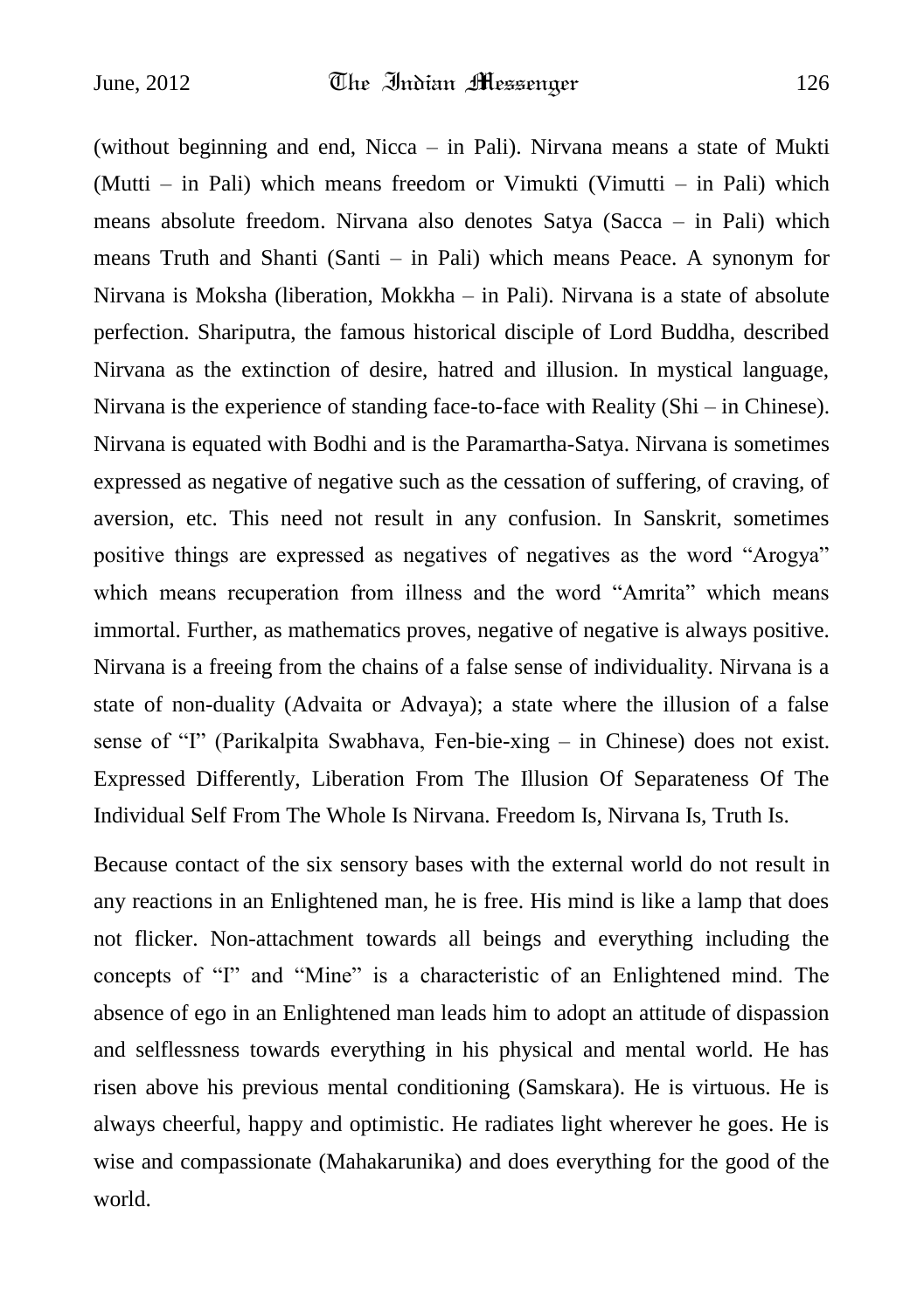#### **ANANDAMOHAN BOSE**

Dr. Sandipan Sen (Associate Professor of English, Ananda Mohan College)

Anandamohan Bose (23 September 1847 – 20 August 1906) was one of the most important Indian social thinkers and political leaders during the British Raj. He  $co$ -founded the Indian National Association<sup>1</sup>, one of the earliest Indian political organizations, and later became a senior leader of the Indian National Congress. In 1847, he became the first Indian Wrangler (a student who has completed the third year of the Mathematical Tripos with first-class honours)<sup>2</sup> of the Cambridge University. Simultaneously he was called to the Bar in 1874. He was also a prominent religious leader of the Brahmo movement and – with Sivanath Sastri – a leading light of the Adi Dharm<sup>3</sup>.

Anandamohan was born at Jaysiddhi village in Mymensingh district of the undivided Bengal province in British India (in Itna Upazila of Kishoreganj district of present day Bangladesh). His father was Padmalochan Bose and his mother was Umakishori Devi. He completed his school education from the Mymensingh Zilla school and stood ninth in the Entrance Examination. He passed the F.A. and B.A. examinations from the Presidency College, Calcutta and secured first position in both the examinations. In 1870, he received the Premchand Roychand studentship4, and went to England for higher education.

Anandamohan was an ardent supporter of the Brahmo movement from his student days. He was officially converted to Brahmo religion along with his wife Swarnaprabha Devi (sister of Jagadish Chandra Bose) by Keshab Chandra Sen in 1869. Later in 1878, when there was a rift in the Brahmo Samaj on several issues, the young members of Bharatborshiyo Brahmo Samaj differed with Keshab Chandra Sen regarding matters of child marriage, administration of the organization and various other matters. Anandamohan led the dissident group. As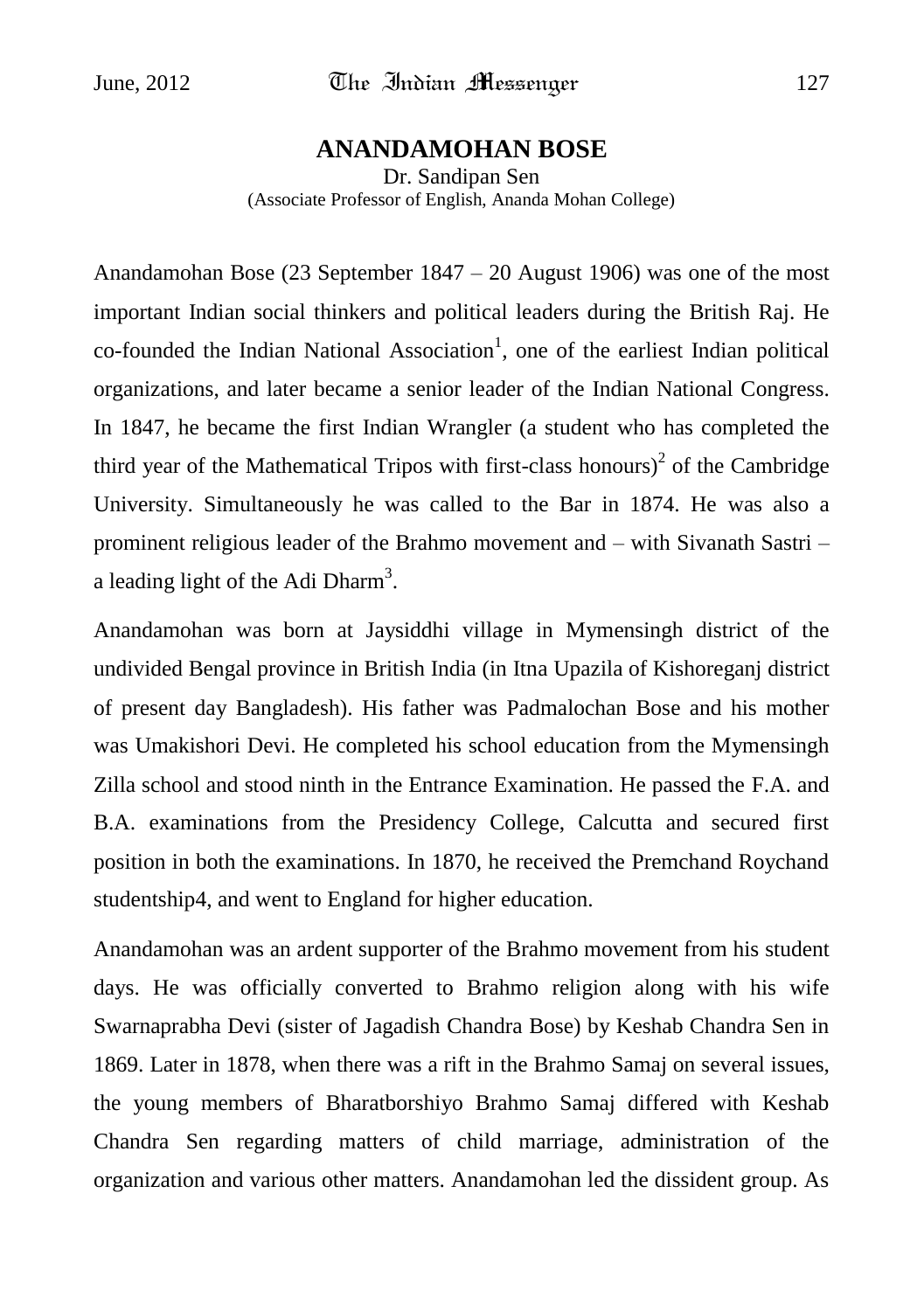a result – on 15 May 1878 – he, along with Sivanath Sastri, Umesh Chandra Datta and others founded Sadharan Brahmo Samaj. The adjective "Sadharan" was important, since it signified that it was an organization where all the members will enjoy the equal democratic rights. Anandamohan was elected the first president of the Sadharan Brahmo Samaj. He is credited to have built a democratic structure advancing its movement.

Anandamohan made several significant contributions as a social reformer and educator. He called upon all to chalk out social programme to eradicate illiteracy from the society. In 1876 he established the Banga Mahila Vidyalaya in Calcutta the aim of which was the promotion of female education. Later he amalgamated this Vidyalaya with the Bethune School in order to achieve better results in the field of female education. In 1879, he founded City College in Calcutta in keeping with his movement for spread of higher education among the Indians. His bright academic career and deep interest in education convinced the British government to appoint him as a member of the Indian Education Commission (HUNTER COMISSION) of 1882.

Anandamohan founded the Students" Association with an objective of promoting the spirit of nationalism among the students and along with Surendranath Banerjee and Sivanath Sastri organized regular lectures. It was he who for the first time felt that – under the colonial setting –students constituted the most conscious section of the community and so they must play a constructive role in social and political developments of the country. Therefore he established the Calcutta Students Association in 1875 and himself became the first president.

Like all patriotic souls in British India, Anandamohan was interested in politics from his student days. While in England, he founded the "Indian Society" along with a few other Indians. He was also associated with the "Indian League"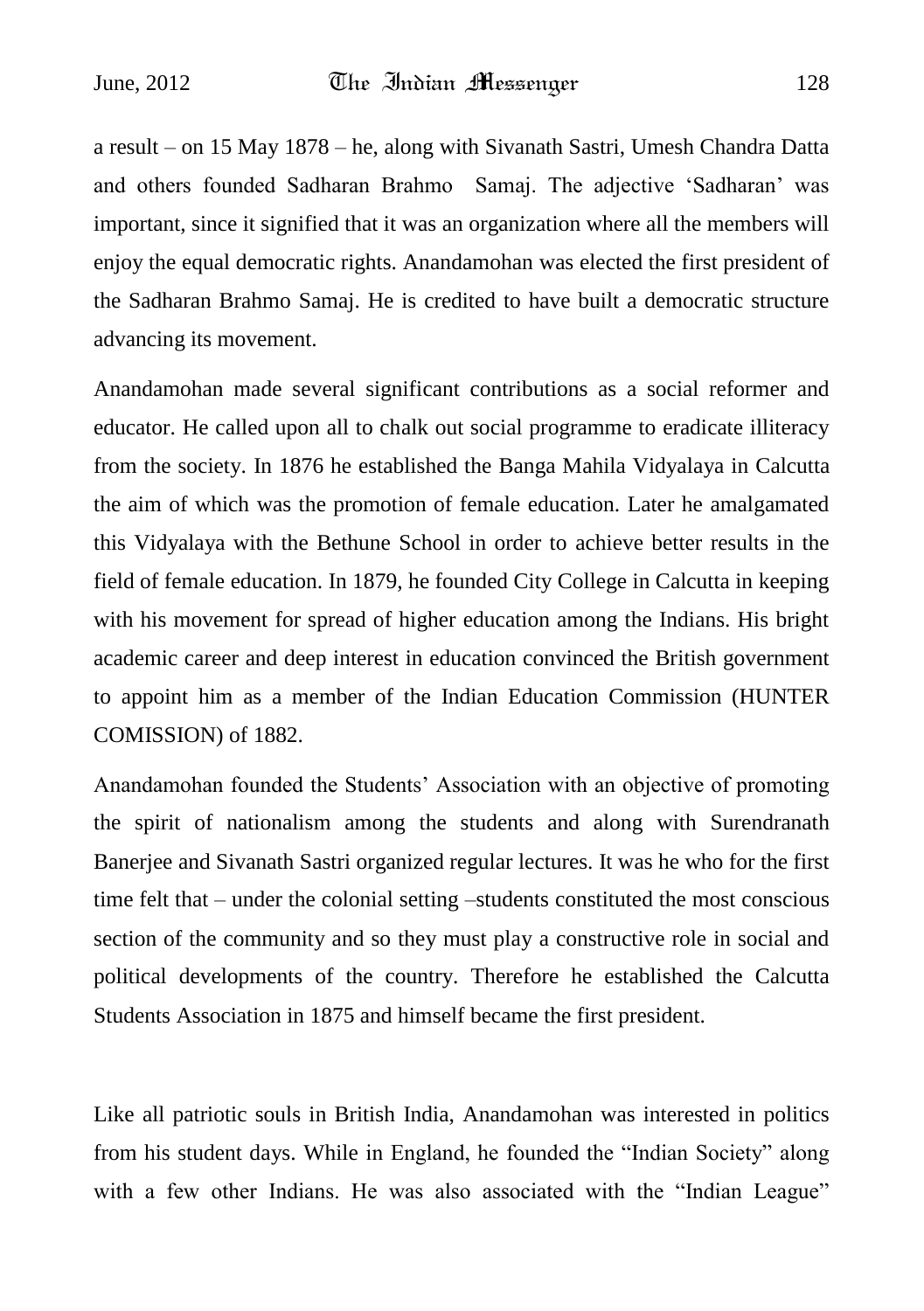founded by Sisir Kumar Ghosh. He protested against the discriminatory colonial acts like Vernacular Press Act and the reduction of the maximum age for Indian Civil Service Examination. He presided in the protest meeting against Partition of Bengal held at the Federation Hall in 1905, where his address was read out by Rabindranath Tagore due to his ill health.

On the political plane, Bose made another pioneering contribution by setting up a political association called the Indian Association in 1876. Its objective was to organize constitutional agitations against the colonial regime. The Indian Association convened a national conference in 1883. It may be described as the precursor of the Indian National Congress of which Anandamohan was one of the founding leaders. He was also elected as the president of the Congress at its Madras (now Chennai) Session of 1898.

Anandamohan Bose was successively nominated as a member of the Bengal Legislative Council, a member of the Calcutta University Senate and a Fellow of the University. It was due to his persistent and sincere efforts that the Calcutta University Act of Incorporation was amended in order to convert it from merely an examining body to and examining and teaching institution. Under the India Act 1892 the Calcutta University also secured the power to elect a member to the Bengal Legislative Council.

As a patriot, as a scholar, as a political organizer and as an educationist, Anandamohan Bose has a few peers in the history of India.

\_\_\_\_\_\_\_\_\_\_\_\_\_\_\_\_\_\_\_\_\_\_\_

<sup>&</sup>lt;sup>1</sup> The Indian National Association was the first avowed nationalist organization founded in British India by Surendranath Banerjea and Anandamohan Bose in 1876. The objectives of this association were "promoting by every legitimate means the political, intellectual and material advancement of the people". The association attracted educated Indians and civic leaders from all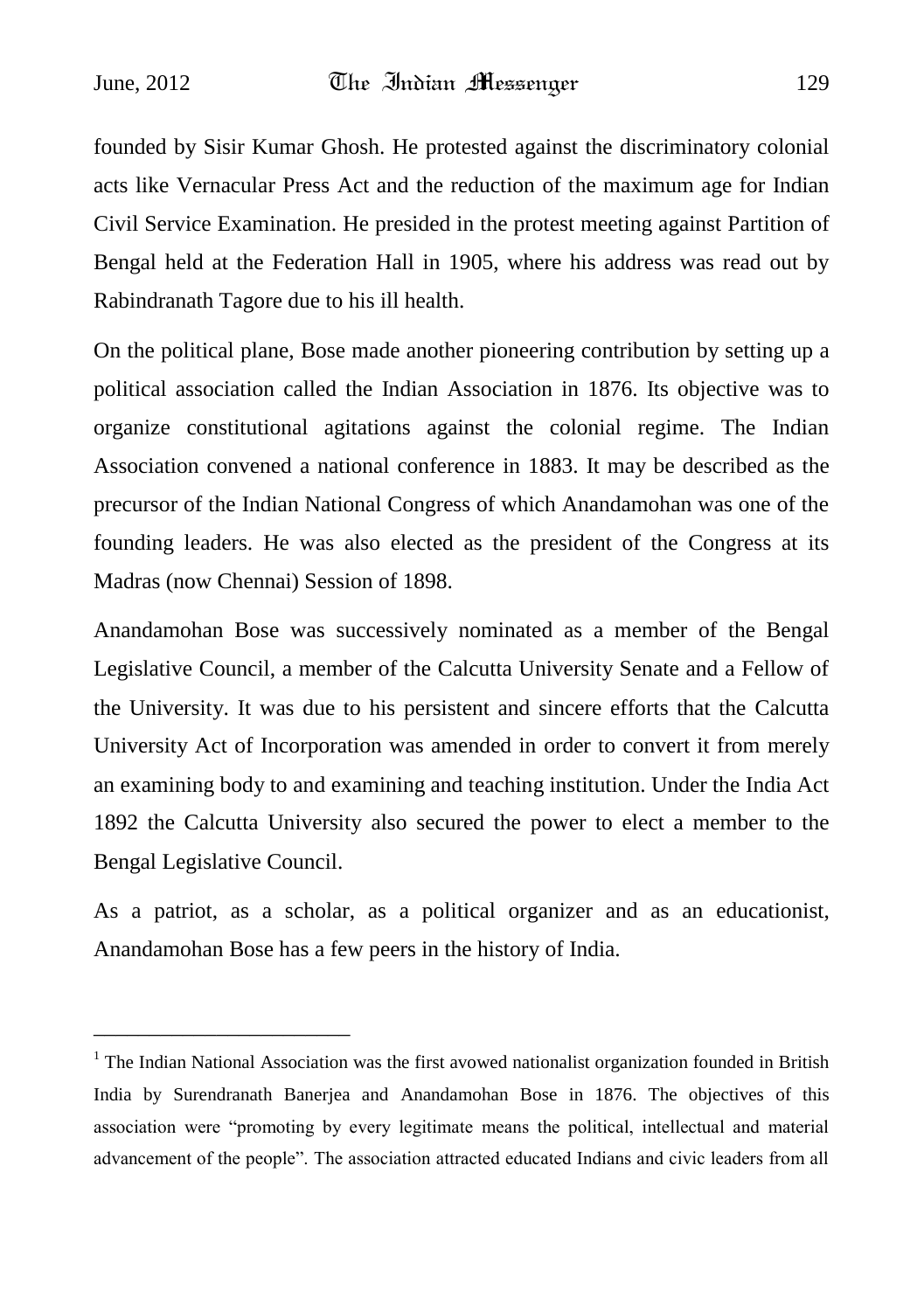parts of the country, and became an important forum for India"s aspirations for independence. It later merged with the *Indian National Congress.*

 $2$  In its classical nineteenth-century form, the tripos was a distinctive written examination of undergraduate students of the University of Cambridge. Prior to 1824, the Mathematical Tripos was formally known as the "Senate House Examination". From about 1780 to 1909, the "Old Tripos" was distinguished by a number of features, including publication of an order of merit of successful candidates, and the difficulty of the mathematical problems set for solution. By way of example, in 1854, the Tripos consisted of 16 papers spread over 8 days, totalling 44.5 hours. The total no. of questions was 211.

<sup>3</sup> Adi Dharm refers to the religion of Adi Brahmo Samaj – the first development of Brahmoism and includes those Sadharan Brahmo Samajists who were reintegrated into Brahmoism after the 2 nd schism of 1878 at the instance of Hemendranath Tagore. **Hemendranath Tagore** (1844 – 1884), Debendranath Tagore"s third son, is notable for being the first ever Brahmo by birth as he was the first child born in 1844 to any of the 21 Brahmos who swore the First Brahmo Covenant on 21 December 1843 at Calcutta.

4 Premchand Roychand Studentship was instituted at the University of Calcutta in 1866 Premchand Roychand, a Parsee millionaire of Bombay.

#### **Announcement**

We are happy to inform our members that this issue of The Indian Messenger has been printed in the Sadharan Brahmo Samaj's own printing facility.

The executive committee approved the scheme and sanctioned the necessary funds so that our journals may reach members and subscribers on schedule.

We appeal to our members to donate generously to reimburse the expense incurred and further upgrade the facility.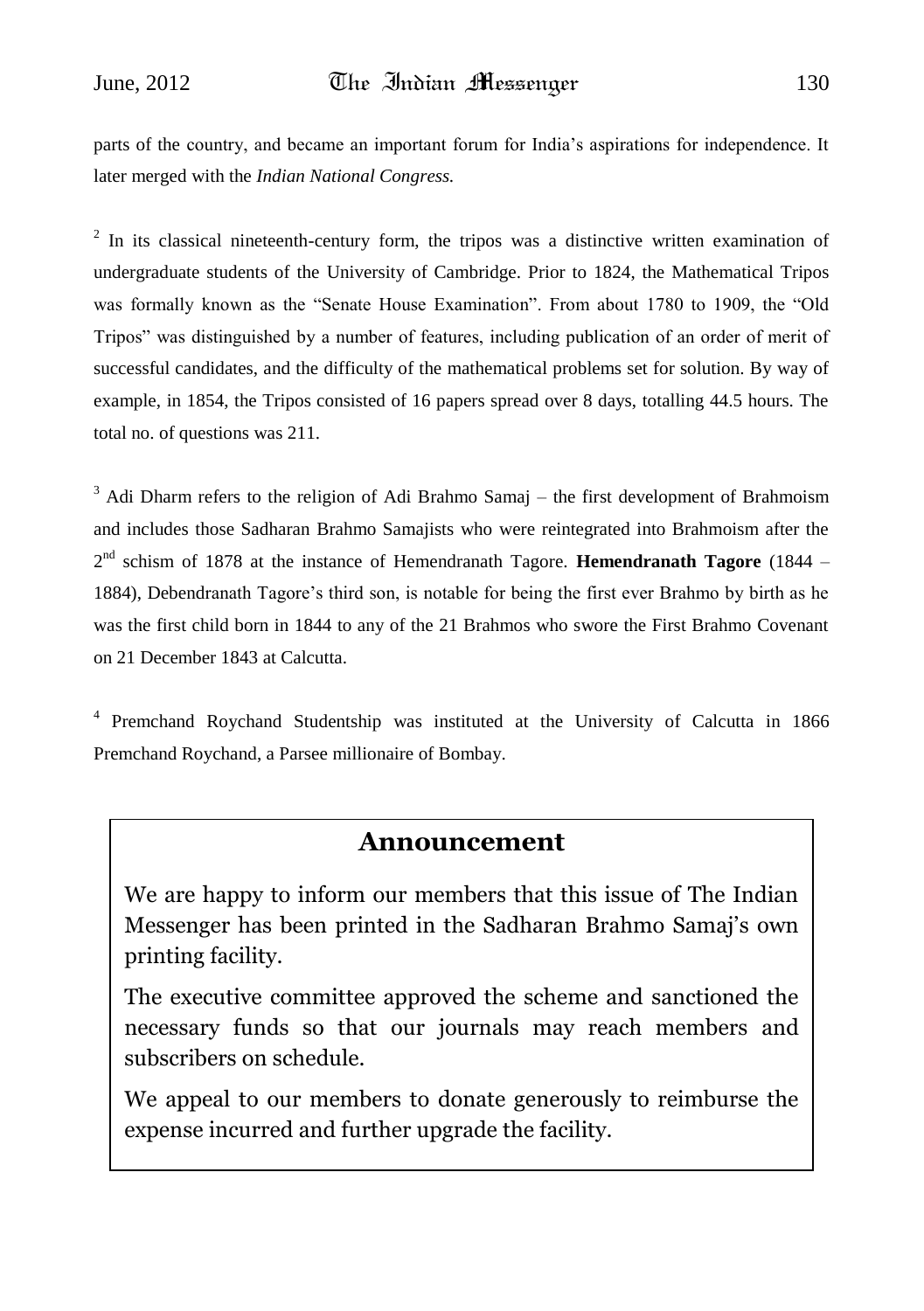# **ENDS AND MEANS**

One of the chief obstacles to a right understanding of the present trend of affairs is the failure by large numbers of people to grasp the real significance of ends and means.

As Emerson has reminded us the two are inseparably joined and difficulty will always arise so long as this fact is ignored. This is, therefore, a question upon which it is of the greatest importance that people shall be quite clear, because, there is a widespread tendency to think and act in terms of the ends to be gained rather than of the means by which the desired ends are to be reached.

All to readily is it assumed that if the end in view appears good and desirable, little regard need to be paid to be methods used for its attainment. Such reasoning is false.

The end can never justify the means. The consequence of all attempts to do so must be that grossest of all moral perversions, the right to commit evil in the hope that good will result. By recourse to this practice almost any kind of questionable action can be given such an air of respectability as to receive all but the most watchful. All that is required is to show "reasonable cause" and at once the floodgates are flung-wide open to every conceivable form of abuse. It provides a most convenient term wherewith to cover multitude of sins. If for instance, one begins to think of the circumstances in which lying may be advance as a justifiable "necessity", one may end by lying whenever it appears advantageous to do so.

Occasions arise in both personal and social relationships when nothing is easier than to mistake the expedient for the moral; to follow the easy course rather than the hard.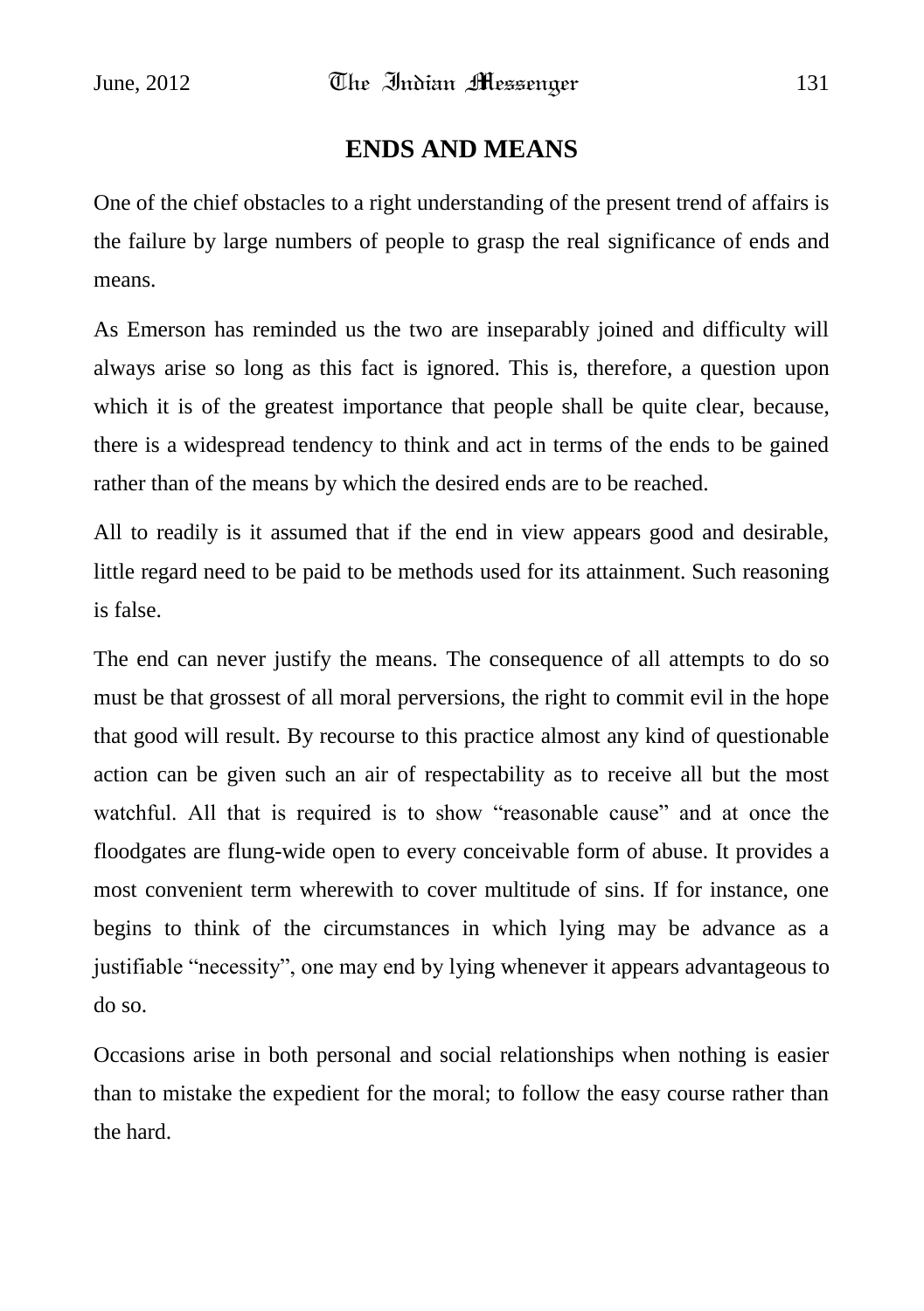Practices that normally would be roundly condemned as wrong, in times of stress pass almost, if not quite, unchallenged. All too often, indeed, they are acclaimed as highly commendable, so debased and distorted can human judgment become. Under pressure even the Christian virtues can conveniently be set aside in the interests of material advantage. All too frequently there is a marked tendency to succumb to the temptation to take the line of least resistance.

Simply to desire good is not enough, there must exist with the desire an inward passion for those things which alone can ensure its attainment. The Christian belief in the power of good to overcome evil ought to encourage those who profess allegiance to Christian ideals to a confident display of positive methods of approach to this question rather than to a weak acquiescence in purely negative course of action.

Knowing god to be what he is, is it conceivable that He would place His creatures in such a situation that the only way open to them in the presence of a moral dilemma is that of a choice between two evil course? No, there is always a third alternative. However long and difficult the path of right may prove to be, in the end it will be recognized as the only one offering any guarantee of real and lasting good.

Instead of creating of tension, both means and must be understood as forming parts of a perfect unity, moving towards a triumphant climax.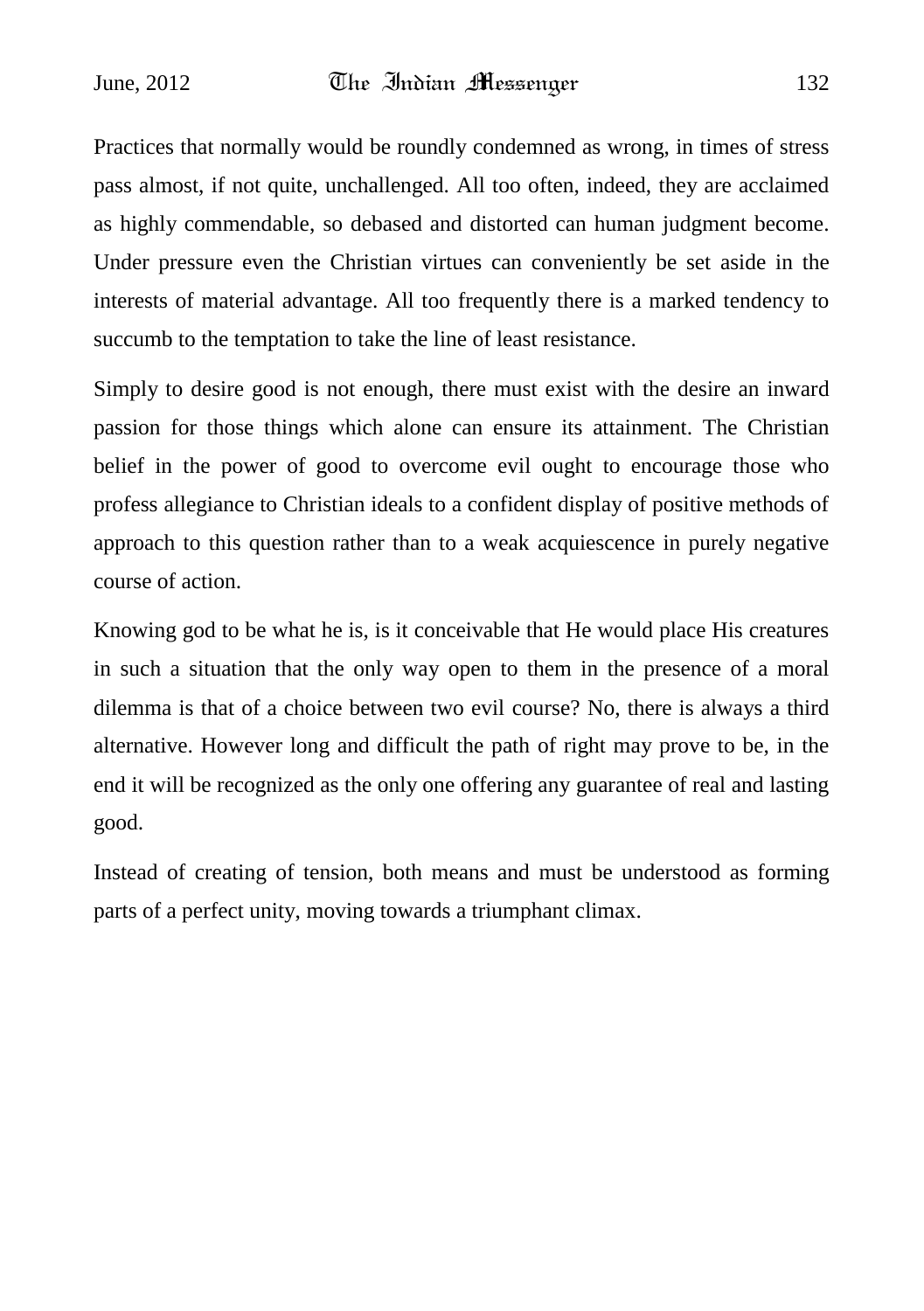## **Acknowledgement For the month of May 2012**

## **Donation**

| DN/GL<br>No. | <b>Donor's Name</b>                                                  | <b>Occasion</b>                                                                                                                            | <b>Purpose</b>        | <b>Amount</b><br>(Rs.) |
|--------------|----------------------------------------------------------------------|--------------------------------------------------------------------------------------------------------------------------------------------|-----------------------|------------------------|
| $DN/a-651$   | Sm. Bina Das                                                         |                                                                                                                                            | Mahila Bhaban<br>Fund | $200/-$                |
| $DN/a-652$   | City College of<br>Commerce and<br><b>Business</b><br>Administration |                                                                                                                                            | Balya Bhaban<br>Fund  | $500/-$                |
| $DN/a-652$   | <b>Umesh Chandra</b><br>College                                      |                                                                                                                                            | Mahila Bhaban<br>Fund | $500/-$                |
| $GL-615$     | Sanjib Mukherjee<br>& Purna Mukherjee                                | On the occasion<br>of Marriage<br>reception held<br>on 28.04.12 at<br><b>Brahmo</b><br>Sammilan<br>Samaj of son<br>Sanmitra with<br>Preeti | <b>General Fund</b>   | $2,000/$ -             |
| GL-623       | Sm. Ratna Singha                                                     | In memory of<br>Late Prosenjit<br>Singha & Late<br>Amiya Ghosh                                                                             | General Fund          | $2,000/$ -             |
| GL-624       | Sm. Ratna<br>Chakraborty                                             | On the occasion<br>of Adya Sradha<br>of Late Prof.<br>Chanda Roy on<br>01.04.12                                                            | <b>General Fund</b>   | $3,000/-$              |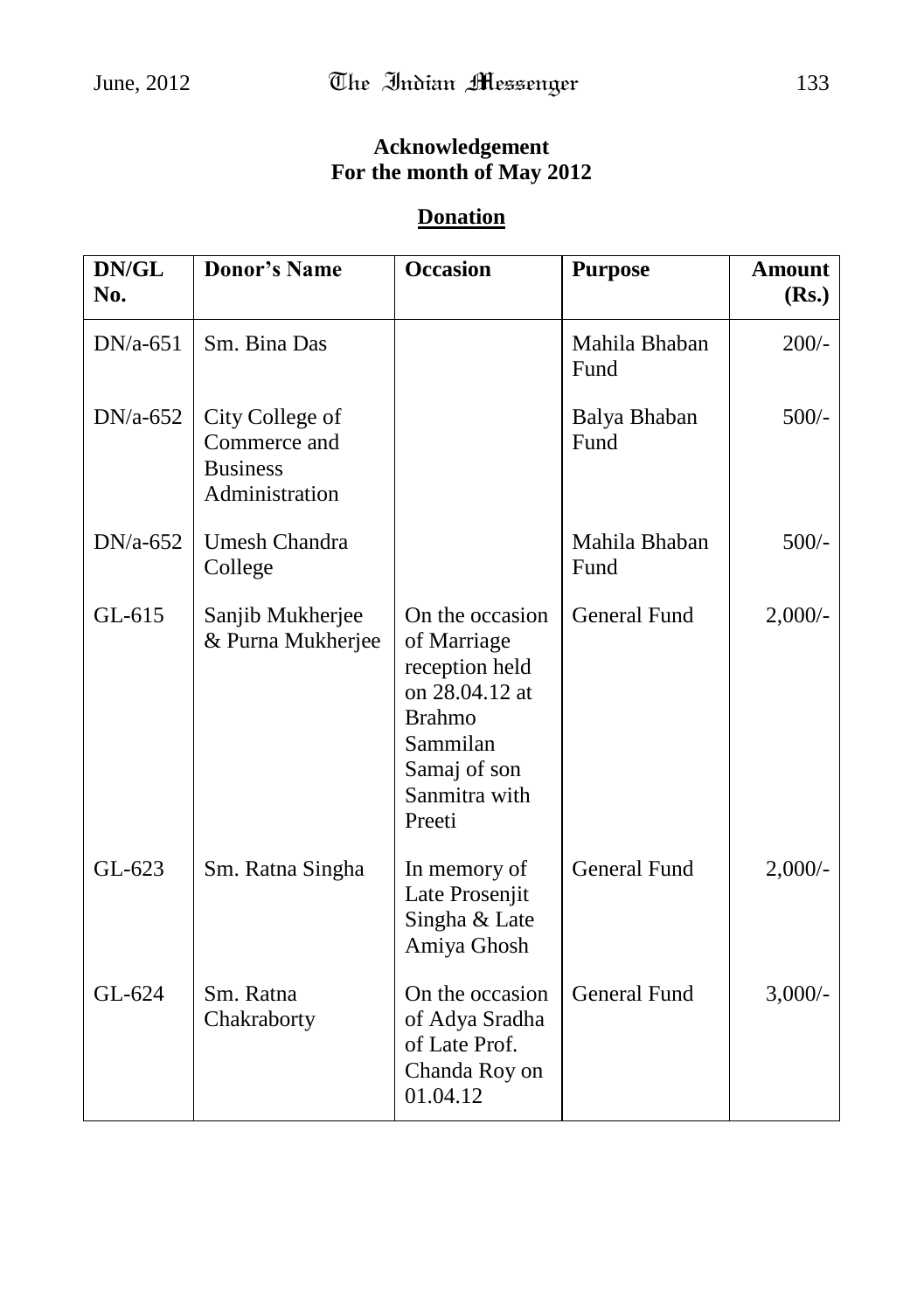#### **Trust Fund (Addition)**

| <b>T.F. No.</b> | <b>Donor's Name</b>      | Name of<br>T.F.                  | <b>Purpose</b>                                       | <b>Amount</b><br>(Rs.) |
|-----------------|--------------------------|----------------------------------|------------------------------------------------------|------------------------|
| TF-702          | Sri Sushil Kr.<br>Poddar | Late Bimala<br>Bala Poddar<br>TF | Brahmo Girls of<br>Brahmo Balika<br>Shikshalaya Fund | $2,100/-$              |

#### **Trust Fund (New)**

| <b>T.F. No.</b> | <b>Donor's Name</b>   | Name of<br>T.F.                   | <b>Purpose</b> | <b>Amount</b><br>(Rs.) |
|-----------------|-----------------------|-----------------------------------|----------------|------------------------|
| TF-703          | Sri Jayanta Kr. Deb   | Jayanta<br><b>Kumar</b> Deb<br>TF | D.O.A.C        | $500/-$                |
| TF-704          | Sm. Sharmistha<br>Deb | Sarmistha<br>Deb TF               | D.O.A.C.       | $500/-$                |
| TF-705          | Sm. Piyali Sen        | Piyali Sen<br>TF                  | D.O.A.C        | $500/-$                |
| TF-706          | Sri Sumit Hazra       | Sumit Hazra<br>TF                 | D.O.A.C.       | $500/-$                |

# **Matrimonial**

Wanted a bride for a Brahmo groom aged 36 years, 5'-4", working in a private firm in Kolkata, Contact : 09709408109 / 09433607806.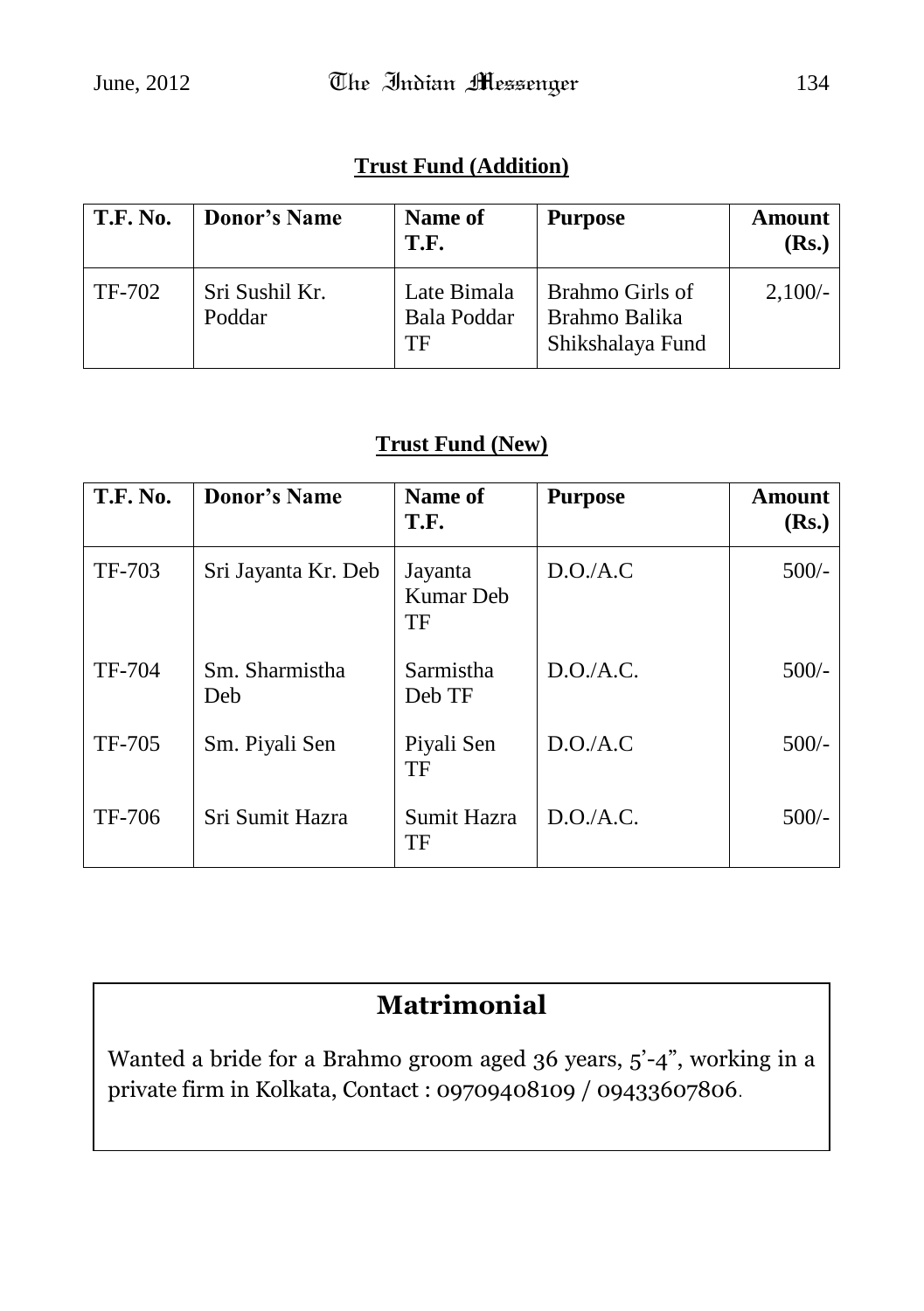#### **SUBSCRIPTION FORM**

|              | I/We wish to subscribe "The Indian Messenger" and agree to abide by your rules and |  |  |
|--------------|------------------------------------------------------------------------------------|--|--|
| regulations. |                                                                                    |  |  |
|              |                                                                                    |  |  |
|              | Type of membership : Individual () / Institutional ()                              |  |  |
|              | <b>Subscription period</b> : One Year () / Two Years ()                            |  |  |
|              | Type of Media : Print Copy () / Digital Copy ()                                    |  |  |
|              |                                                                                    |  |  |
|              |                                                                                    |  |  |
|              |                                                                                    |  |  |
|              | State:_________________________Country:_____________________________               |  |  |
|              |                                                                                    |  |  |
|              |                                                                                    |  |  |
|              | Amount: (in figures)__________(in words)___________________________________        |  |  |
|              | DD/Cheque No. __________________________Date:___________________________________   |  |  |
|              |                                                                                    |  |  |
|              | DD/Cheque in favor of "Sadharan Brahmo Samaj" Payable at Kolkata                   |  |  |

**(For Institutions):\_\_\_\_\_\_\_\_\_\_\_\_\_\_\_\_\_\_\_\_\_\_\_\_\_\_\_\_\_\_**

**-------------------------------------------------** Cut Here **-------------------------------------------------**

| <b>Membership</b> | One year (12 issues) |                     | Two years (24 issues) |                     |
|-------------------|----------------------|---------------------|-----------------------|---------------------|
|                   | <b>Print Copy</b>    | <b>Digital Copy</b> | <b>Print Copy</b>     | <b>Digital Copy</b> |
| Individual        | Rs 200/-             | Rs. 100/-           | Rs 360/-              | Rs. 180/-           |
|                   | & 10 US\$            | & 5 US\$            | & 20 US\$             | & 8 US\$            |
| Institutional     | Rs 240/-             | Rs. 100/-           | Rs 440/-              | Rs. 180/-           |
|                   | & 10 US\$            | & 5 US\$            | & 20 US\$             | & 8 US\$            |

**Kindly correspond to** The Editor, The Indian Messenger Sadharan Brahmo Samaj 211, Bidhan Sarani, Kolkata – 700006, India

> **Telephone:** (+91) (33) 22412280 **Email:** brahmosamaj.sadharan@gmail.com **Website:** www.thesadharanbrahmosamaj.org

Please Note the above Subscriptions include the postal charges. For Institutional Subscribers 2 copies will be send to the same address. Digital copies will be sent to the registered email ID in PDF format.